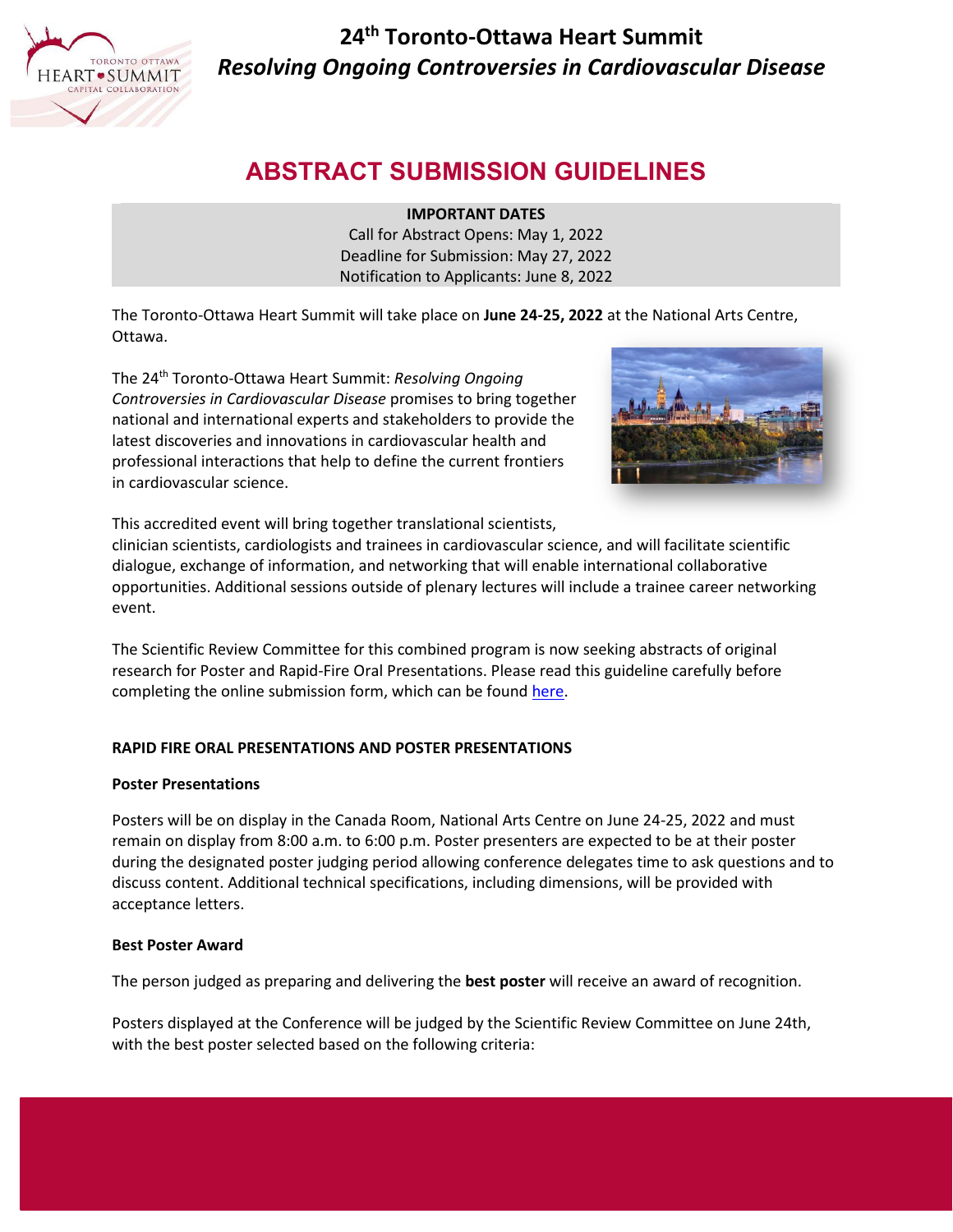- Background provides appropriate context
- Purpose/objectives are clearly stated
- Design /methods/analyses are clear and appropriate
- Results and conclusions are sensible
- Clarity of presentation

## **Rapid Fire Oral Presentations**

Rapid Fire Oral Presentations will be selected by the Planning Committee. This session will be held in the Canada Room on Saturday, June 25<sup>th</sup> after lunch. Each presenter will be allotted 2 minutes/2 slides to summarize his/her research followed by 3 minutes for questions. This format is expected to offer greater



exposure to presenters, as well as give attendees a snapshot into the wide variety of research being conducted related to cardiovascular disease and treatment.

## **Best Rapid Fire Oral Presentation Award**

There will be an award for Best Rapid Fire Oral Presentation. The person judged as preparing and delivering the best Rapid Fire oral presentation will receive an award of recognition. Rapid Fire Oral Presentations will be judged by the Scientific Review Committee, based on the following criteria:

- Background provides appropriate context
- Purpose/objectives are clearly stated
- Design/methods/analyses are clear and appropriate
- Results and conclusions are sensible
- Clarity of presentation
- Presenter stays within allotted time

The recipients will receive their award during the closing remarks on Saturday, June 25<sup>th</sup>, 2022.

## **Possible Topics and Themes**

- Basic science:
	- $\circ$  Identifying major advances in key areas of cutting-edge research and technology in heart failure, atherosclerosis, stroke, cardiovascular genetics, molecular biology and arrhythmias.
	- o Understanding basic processes linking molecular and cellular biology and biochemistry with cardiovascular physiology and pathophysiology
- Clinical science:
	- o Coronary Artery Disease, Acute Coronary Syndromes, Acute Cardiac Care
	- o Atrial Fibrillation, Arrhythmias
	- o Preventive Cardiology
	- o Population Health & Behavioural Science
	- o Heart Failure
	- o Personalized Medicine
	- o Policy & Guidelines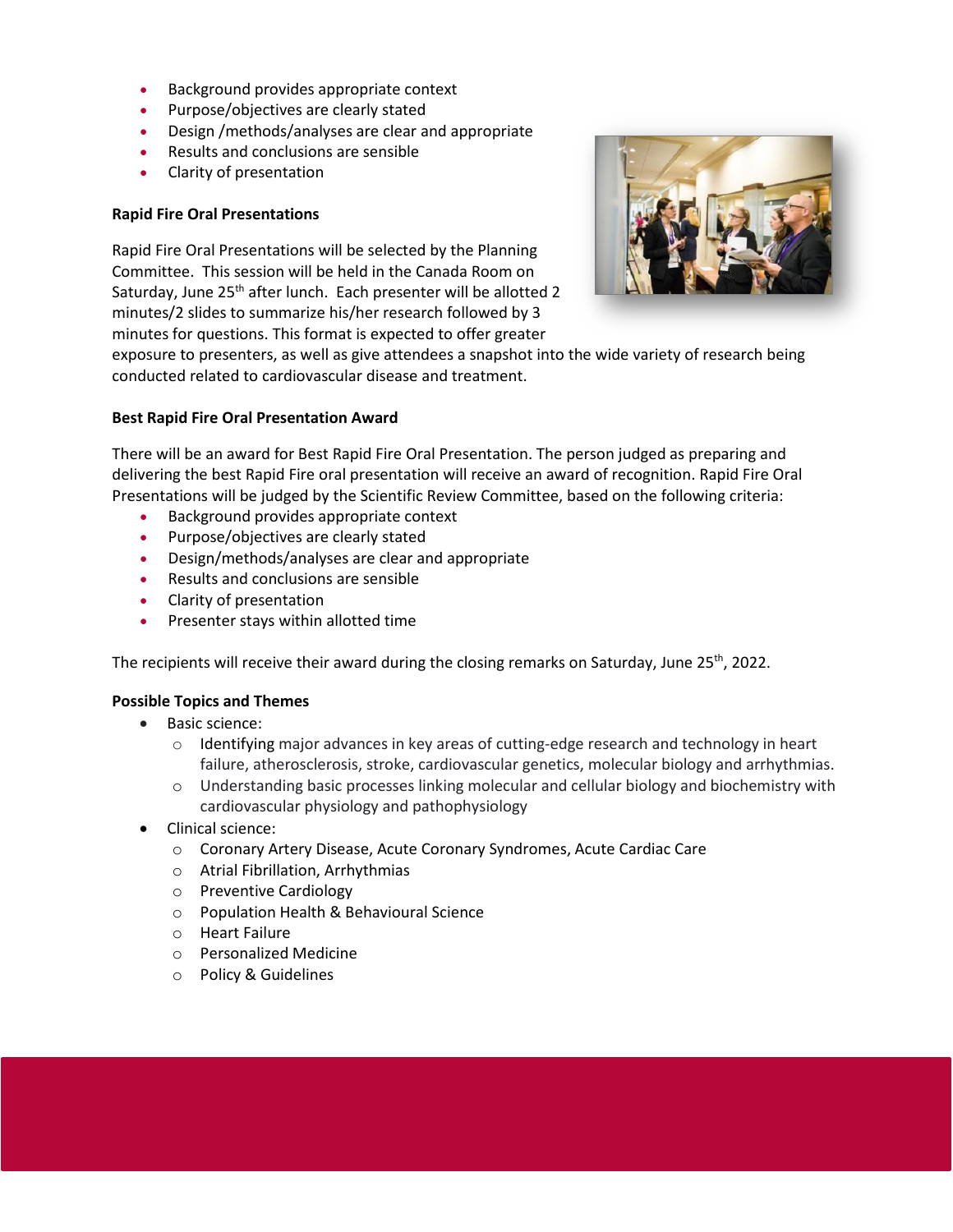#### **SUBMISSION GUIDELINES**

- Abstracts must be received electronically through the online submission form no later than 11:59 p.m. (EDT), **May 27, 2022**. Paper submissions or faxed abstracts will not be accepted.
- Notifications of acceptance will be sent by **June 8, 2022** via email. Scheduling details and instructions for oral and poster presentations will be communicated soon after.
- Abstracts must be submitted online. A confirmation message will be provided stating the abstract was submitted successfully.
- Abstracts must be written in English.
- There is no fee for submitting abstracts for the Toronto-Ottawa Heart Summit.
- There is no limit to the number of abstracts an individual may submit.
- Abstracts should be concise and informative and include at least preliminary data. Those stating that results will be presented or discussed may be subject to rejection.
- Submission of an abstract constitutes a commitment by the author(s) as to the integrity of the data and that they agree with the submission.
- The word limit for an Abstract Submission is 400 words. Organize the body of the abstract as follows:
	- **PURPOSE:** A brief statement of the purpose of the study (~75 words)
	- **METHOD(S):** A statement of the method(s) of investigation (~125 words)
	- **RESULTS:** A summary of the results presented in sufficient detail to support conclusions (~125 words)
	- **CONCLUSIONS:** The conclusions reached it is not acceptable to state "the results will be discussed" (~75 words)
- No graphics (i.e., no tables, no images in the abstract) Use standard abbreviations. Place unusual abbreviations in parenthesis after the full word, the first time it appears. Please keep abbreviated terms to a minimum.
- Use numerals to indicate numbers except to begin sentences.
- Use non-proprietary (generic) names for drugs.
- Symbols can be embedded in the abstract body; however, please note that special characters may not appear or may be lost during transmission.
- The abstract must be submitted in final form and will be published in the format it was submitted. The body of the abstract may be formatted by the applicant in the online submission form.
- Accepted abstracts may be published in the conference program which will be distributed to the conference delegates. Abstract title and list of authors may be made available electronically on [www.ottawaheartconference.ca](http://www.ottawaheartconference.ca/) following the conference.
- All accepted poster and rapid fire oral presenters will be required to complete a conflict of interest disclosure form.
- All abstracts submitted must comply with these guidelines to be considered for acceptance.
- Authors are expected to attend the meeting and present their abstract. All presenting authors must register for the meeting and are responsible for their own transportation and accommodations. Once your poster is submitted, you will receive an autogenerated email containing a registration link. Registration is complimentary for poster presenters but this step must be completed.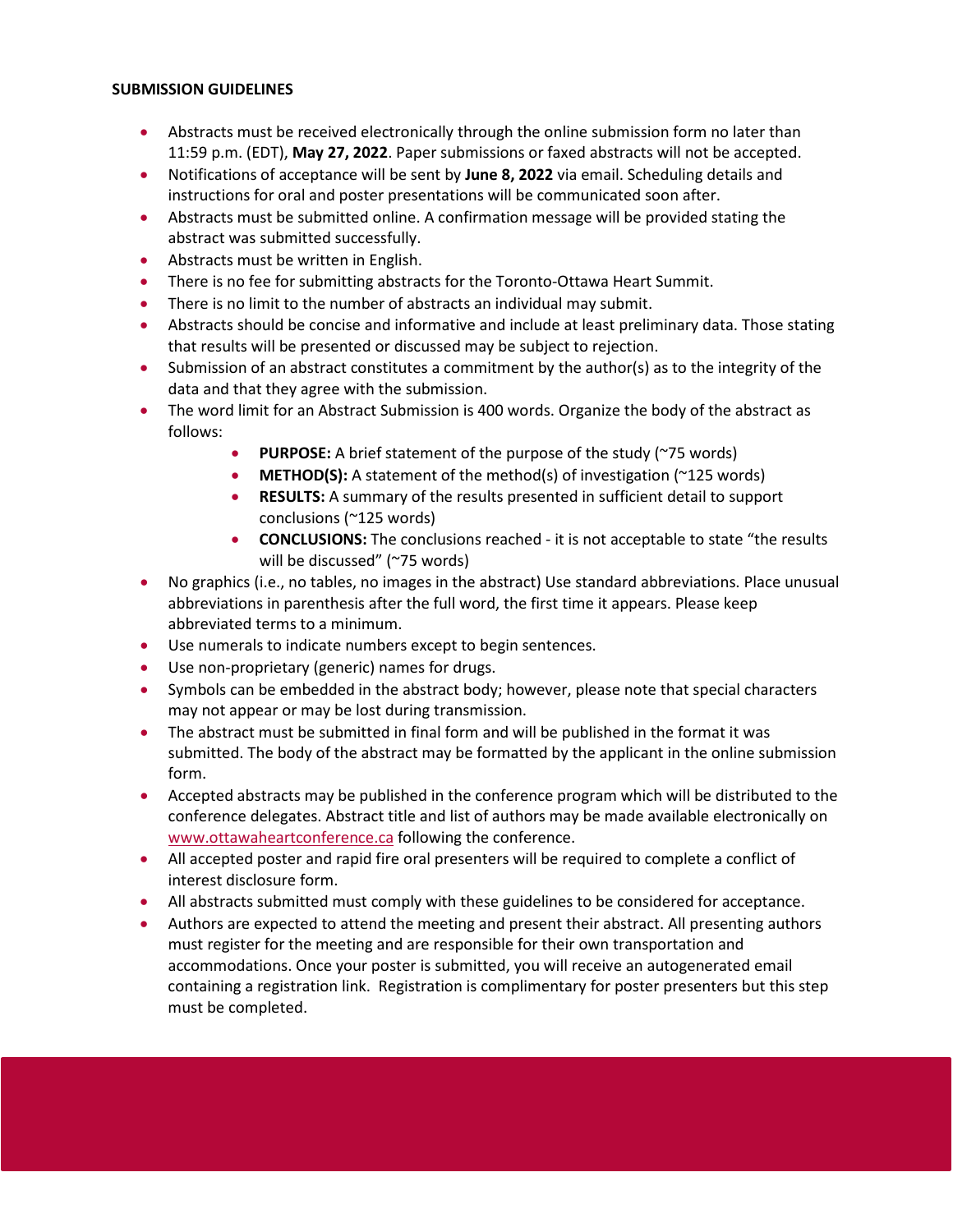#### **ABSTRACT SUBMISSION DEADLINE: May 27, 2022**

#### **Eligibility Requirements for Submission of Abstracts:**

- Fellows enrolled in a clinical training program
- Residents enrolled in a clinical training program
- Medical students
- Postdoctoral fellows
- Graduate students
- Undergraduate students

#### **HOW TO SUBMIT:**

- 1. Abstract submissions portal:<https://uottawaheart-apply.smapply.io/>
- 2. If you are new to this system, you will be asked to set up a profile including username and password.
- 3. Once logged in and viewing the Active Programs screen, select **Toronto Ottawa Heart Summit Call for Abstracts**.
- 4. Ensure all fields are completed, then submit.

## **Abstract Revisions:**

**After the May 27, 2022 deadline**, abstracts may not be revised in any way or resubmitted. Proofread abstracts carefully to avoid errors before submission. If accepted, your abstract will be published as submitted.

### **Abstract Withdrawal:**

Abstracts may be withdrawn by emailing the Conference Coordinator at Toronto-Ottawa-Heart-Summit@ottawaheart.ca.

## **Abstract Acceptance:**

Abstracts are selected on the basis of scientific merit and are assigned as either oral or poster presentations. Notification of acceptance of abstract will be emailed **no later than June 8, 2022.**